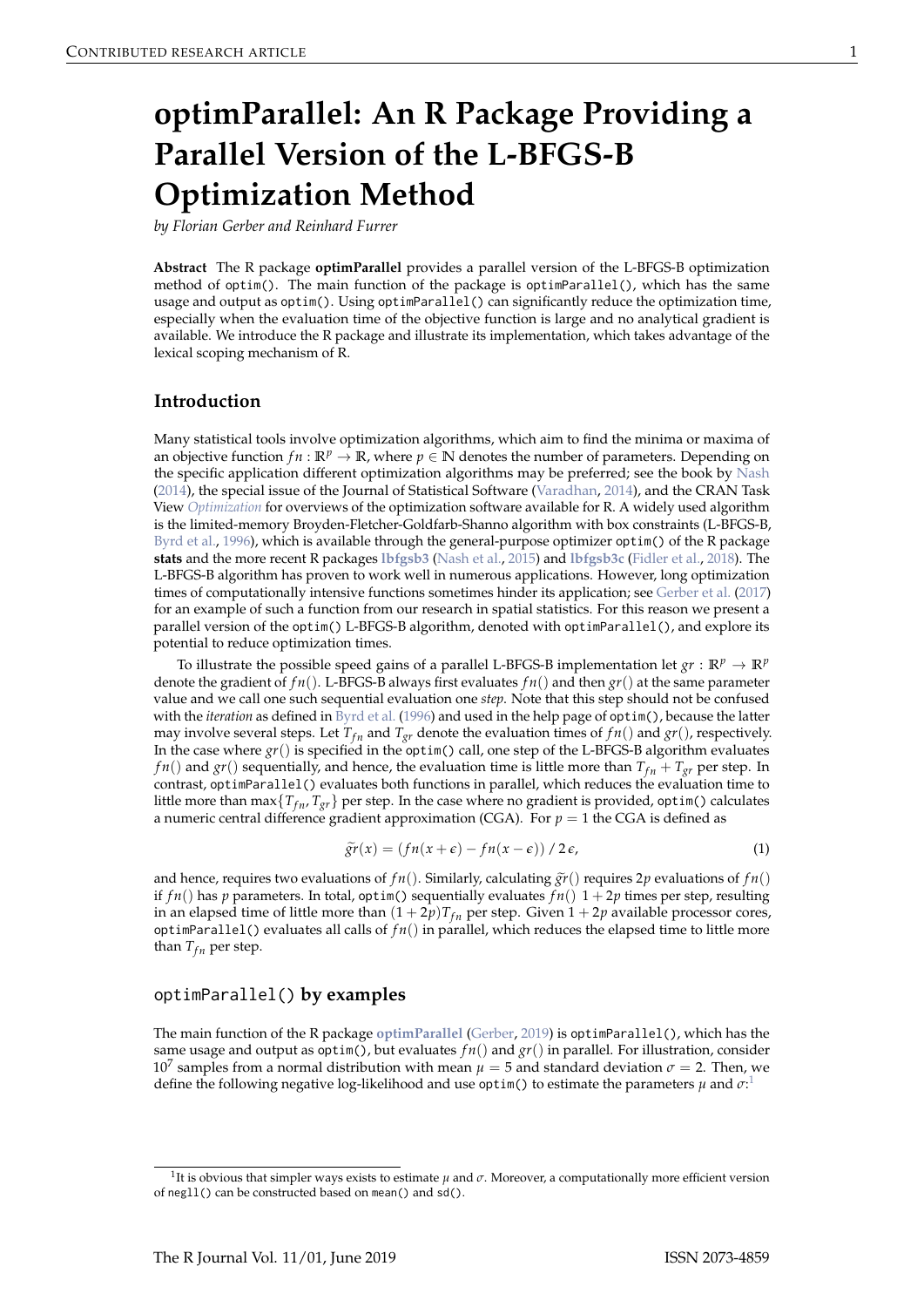```
> x < - rnorm(n = 1e7, mean = 5, sd = 2)
> negll \le function(par, x) -sum(dnorm(x = x, mean = par[1], sd = par[2], log = TRUE))
> o1 \le - optim(par = c(1, 1), fn = negll, x = x, method = "L-BFGS-B",
              lower = c(-Inf, 0.0001))> o1$par
[1] 5.000597 2.000038
```
Using optimParallel(), we can do the same in parallel. The functions makeCluster(), detectCores(), and setDefaultCluster() from the R package **parallel** are used to set up a default cluster for the parallel execution.

```
> install.packages("optimParallel")
> library("optimParallel")
Loading required package: parallel
> cl <- makeCluster(detectCores()); setDefaultCluster(cl = cl)
> o2 <- optimParallel(par = c(1, 1), fn = negll, x = x, lower = c(-Inf, 0.0001))
> identical(o1, o2)
[1] TRUE
```
On our computer with 12 Intel Xeon E5-2640 @ 2.50GHz processors one evaluation of negll() took 0.9 seconds. optim() run with 6.2 seconds per step, whereas optimParallel() run with 1.8 seconds per step. Thus, the optimization time of optimParallel() is reduced by  $71\%$  compared to that of optim(). Note that for  $p = 2$ , 71% is below the maximal possible reduction of  $1 - 1/(2p + 1) = 80%$  because of the overhead associated with the parallel execution and the time needed to run the L-BFGS-B algorithm, which are both not taken into account in this calculation. In general, the reduction of the optimization time is large if the parallel overhead is small relative to the execution time of  $fn()$ . Hence, for this example, the reduction of the optimization time approaches 80% when the evaluation time of negll() is increased, e. g., by increasing the number of data points in x.

In addition to the arguments of optim(), optimParallel() has the argument parallel, which takes a list of arguments. For example, we can set parallel = list(loginfo = TRUE) to store all evaluated parameters and the corresponding gradients.

```
> o3 \le optimParallel(par = c(1, 1), fn = negll, x = x, lower = c(-Inf, 0.0001),
+ parallel = list(loginfo = TRUE))
> head(o3$loginfo, n = 3)
    step par1 par2 fn gr1 gr2
[1,] 1 1.000000 1.000000 109213991 -40005963 -190049608
[2,] 2 1.205988 1.978554 39513324 -9693283 -18700810
[3,] 3 1.265626 2.086455 37160791 -8579638 -14969646
> tail(o3$loginfo, n = 3)
     step par1 par2 fn gr1 gr2
[16,] 16 5.000840 2.000140 21121045 609.9480540 507.56421
[17,] 17 5.000586 2.000041 21121045 -26.8237162 15.17266
[18,] 18 5.000597 2.000038 21121045 0.6494038 -1.67717
```
This can be used to visualize the optimization path as shown in Figure [1](#page-2-0) and simplifies the following study, which illustrates the impact of using different (approximate) gradient specifications.

In the optimParallel() calls above the argument gr was not specified, and hence, the CGA was used. Another way of using optimParallel() is with a gradient function given to the argument gr. If the computation of the analytical gradient is tractable and does not take more time than evaluating *f n*(), this usage is preferred.

```
> negll_gr <- function(par, x){
     sm \leftarrow \text{mean}(x); n \leftarrow \text{length}(x)+ c(-n*(sm-par[1])/par[2]^2,
+ n/par[2] - (sum((x-sm)^2) + n*(sm-par[1])^2)/par[2]^3)+ }
> o4 <- optimParallel(par = c(1, 1), fn = negll, gr = negll_gr, x = x,
+ lower = c(-Inf, 0.0001), parallel = list(loginfo = TRUE))
> tail(o4$loginfo, n = 3)
     step par1 par2 fn gr1 gr2
[16,] 16 5.000840 2.000139 21121045 609.9651113 507.625076
[17,] 17 5.000586 2.000041 21121045 -26.8233339 15.172072
[18,] 18 5.000597 2.000037 21121045 0.6494452 -1.677113
```
We see that the resulting optimization path is very similar to that based on the CGA (o3 above).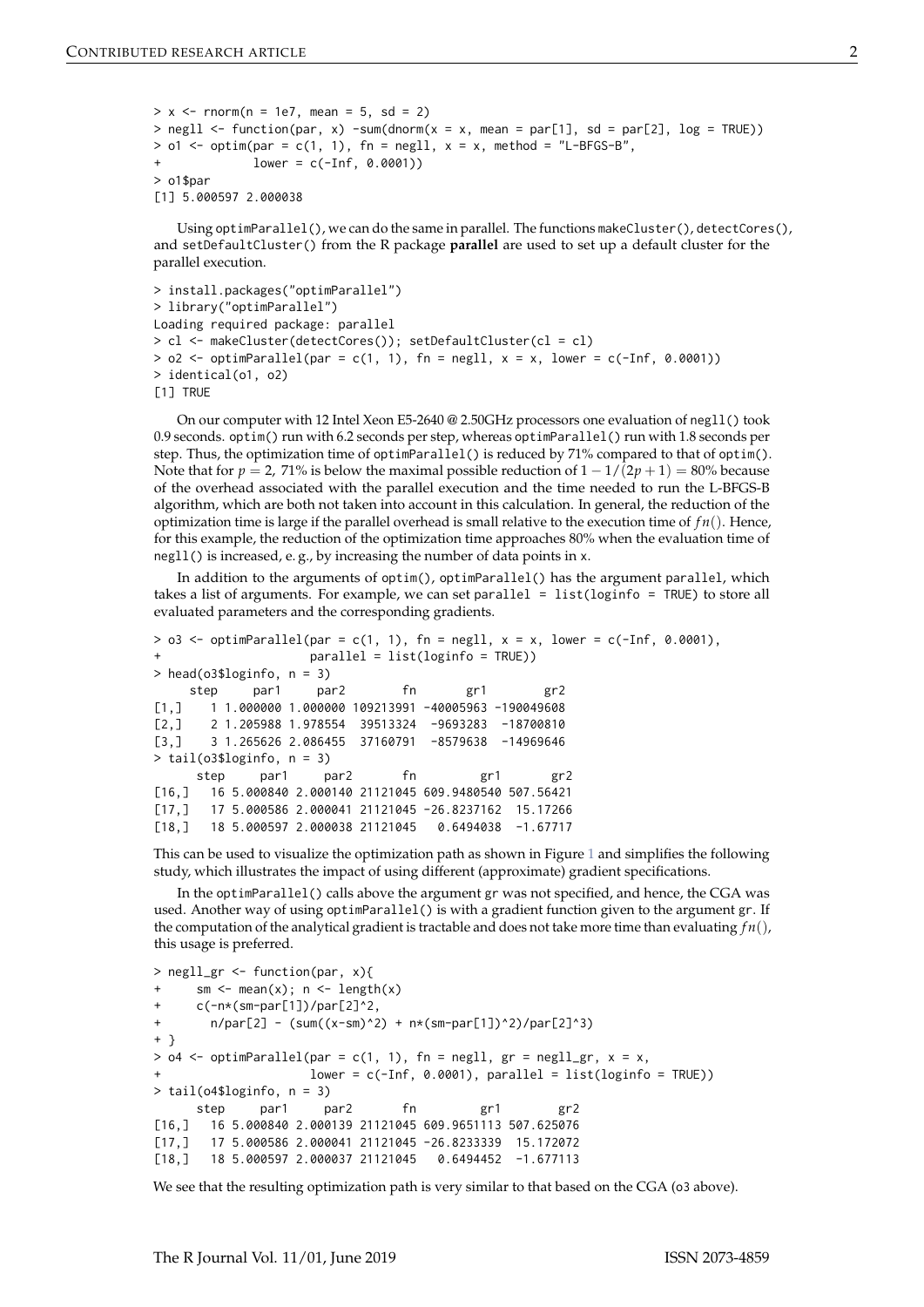<span id="page-2-1"></span><span id="page-2-0"></span>

**Figure 1:** Visualization of the optimization path based on the log information obtained with optimParallel(..., parallel = list(loginfo = TRUE)). The red lines mark the estimates  $\hat{\mu}$ and  $\hat{\sigma}$ .

Besides the CGA and the option to explicitly specify a gradient function, optimParallel() provides a third option, namely the numeric forward difference gradient approximation (FGA) defined as  $\tilde{gr}(x) = (fn(x+\epsilon) - fn(x))/\epsilon$  for  $p = 1$  and *x* sufficiently away from the boundaries. Using the FGA, the return value of  $fn(x)$  can be reused for the computation of the gradient, and hence, the number of evaluations of  $fn()$  is reduced to  $1 + p$  per step. This can be helpful if the number of available cores is less than  $1 + 2p$  or insufficient memory is available to run  $1 + 2p$  evaluations of  $fn()$ in parallel.

```
> o5 <- optimParallel(par = c(1, 1), fn = negll, x = x, lower = c(-Inf, 0.0001),
+ parallel = list(loginfo = TRUE, forward = TRUE))
> o5$loginfo[17:19, ]
    step par1 par2 fn gr1 gr2
[1,] 17 5.000086 1.999541 21121046 -26.33029 14.35781
[2,] 18 5.000331 1.999645 21121045 586.89953 534.85303
[3,] 19 5.000346 1.999651 21121045 625.10421 567.27441
> tail(o5$loginfo, n = 3)
     step par1 par2 fn gr1 gr2
[31,] 31 5.000347 1.999652 21121045 627.8436 569.5991
[32,] 32 5.000347 1.999652 21121045 627.8436 569.5991
[33,] 33 5.000347 1.999652 21121045 627.8436 569.5991
```
We see that the optimizer only stopped after 33 steps, whereas all previous optimization calls stopped after 18 steps. Hence, it is obvious that the choice of the gradient approximation affects the optimization. But what happened exactly?—It should be noted that the FGA is less accurate than the CGA; see, e. g., the numerical study in [Nash](#page-5-0) [\(2014\)](#page-5-0), Section 10.7. Hence, small differences in the optimization path are expected, but this does hardly explain the additional 15 steps used by the FGA based optimization. A closer inspection of the optimization path reveals that up to step 18 the path is very similar to those of the previous optimization calls and the remaining steps 19–33 only marginally change par1 and par2. This suggests that using the FGA prevents the algorithm from stopping. One way to handle this issue is to set a less restrictive stopping criterion by increasing the value of factr.

```
> 06 \leq optimParallel(par = c(1, 1), fn = negll, x = x, lower = c(-Inf, 0.0001),
+ parallel = list(loginfo = TRUE, forward = TRUE),
                   control = list(factor = 1e-6/.Machine$double.eps))> tail(o6$loginfo, n = 3)
     step par1 par2 fn gr1 gr2
[14,] 14 4.996680 2.001974 21121074 -8524.7678 12125.5022
[15,] 15 4.999743 1.998478 21121052 -884.4955 -5305.2516
[16,] 16 5.000347 1.999652 21121045 627.8436 569.5991
```
Now the resulting optimization path and the evaluation counts are similar to those resulting from the optimization using the analytic gradient (o4 above). The take-home message of this study is that the choice of the (approximate) gradient can affect the optimization path and it may be necessary to adjust control parameters such as factr, ndeps, and parscale to obtain satisfactory results. A more detailed discussion of the use of (approximate) gradients in optimization can be found in [Nash](#page-5-0) [\(2014\)](#page-5-0), Chapter 10.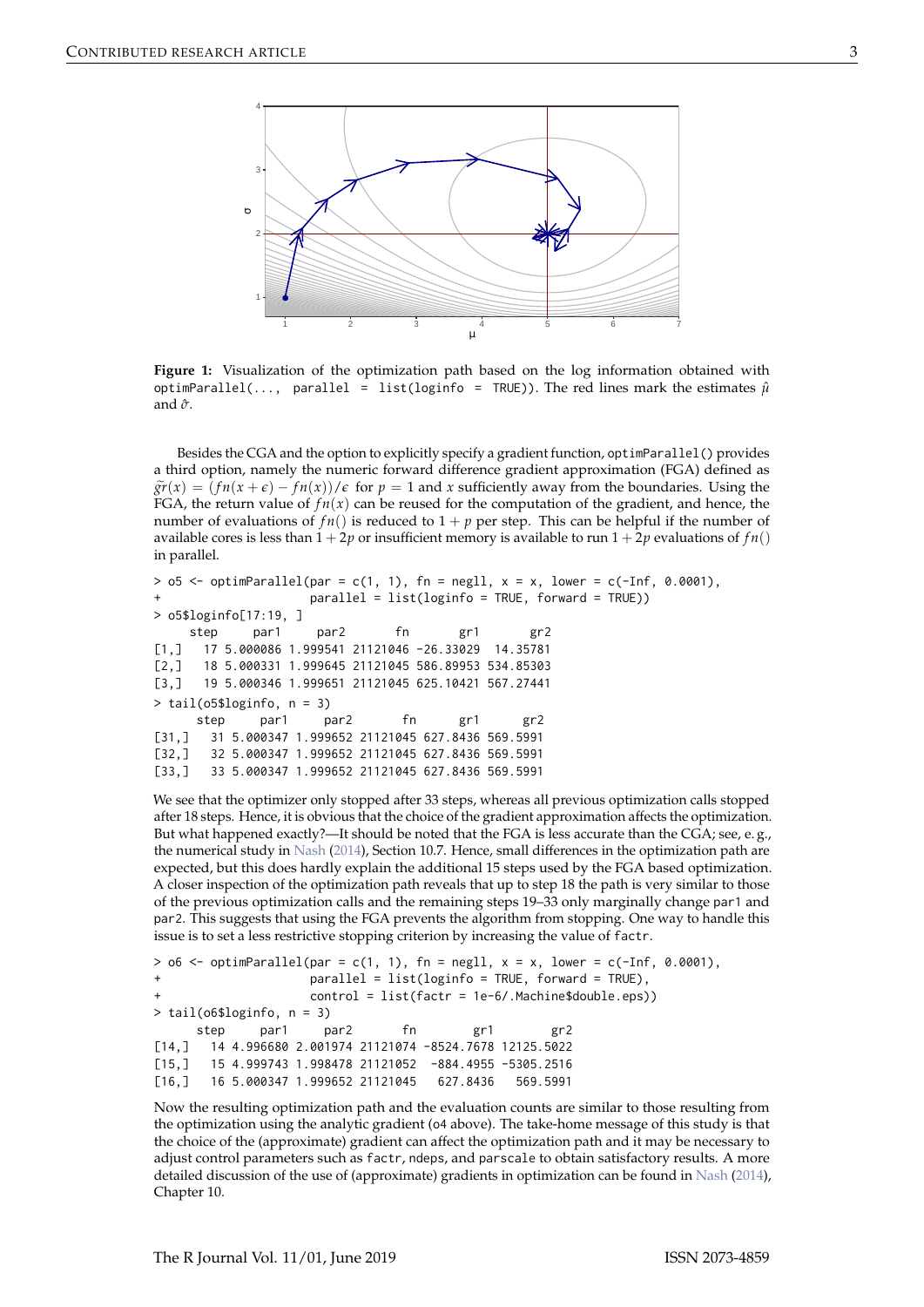#### <span id="page-3-0"></span>**Implementation**

optimParallel() is a wrapper to optim() and enables the parallel evaluation of all function calls involved in one step of the L-BFGS-B optimization method. It is implemented in R and interfaces compiled C code only through optim(). The reuse of the stable and well-tested C code of optim() has the advantage that optimParallel() leads to the exact same results as optim(). To ensure that optimParallel() and optim() indeed return the same results **optimParallel** contains systematic unit tests implemented with the R package **[testthat](https://CRAN.R-project.org/package=testthat)** [\(Wickham,](#page-5-7) [2017,](#page-5-7) [2011\)](#page-5-8).

The basic idea of the implementation is that calling  $fn() (or gr())$  triggers the evaluation of both fn() and  $gr()$ . Their return values are stored in a local environment. The next time fn() (or  $gr()$ ) is called with the same parameters the results are read from the local environment without evaluating fn() and gr() again. The following R code illustrates how optimParallel() takes advantage of the lexical scoping mechanism of R to store the return values of fn() and gr().

```
> demo_generator <- function(fn, gr) {
     par_last <- value <- grad <- NA
+ eval <- function(par) {
+ if(!identical(par, par_last)) {
+ message("--> evaluate fn() and gr()")
            par_last <<- par
            value <<- fn(par)
            grad \ll - gr(par)+ } else
+ message("--> read stored value")
+ }
+ f <- function(par) {
+ eval(par = par)
+ value
+ }
+ g <- function(par) {
        eval(par = par)+ grad
     \rightarrow+ list(fn = f, gr = g)+ }
> demo <- demo_generator(fn = sum, gr = prod)
```
Calling demo\$fn() triggers the evaluation of both fn() and gr().

 $>$  demosfn $(1.5)$ --> evaluate fn() and gr() [1] 15

The subsequent call of demo\$gr() with the same parameters returns the stored value grad without evaluating gr() again.

 $>$  demo\$gr(1:5) --> read stored value [1] 120

A similar construct allows optimParallel() to evaluate  $fn()$  and  $gr()$  at the same occasion. It is then straightforward to parallelize the evaluations of the functions using the R package **parallel**.

## **Speed gains and performance test**

To illustrate the speed gains that can be achieved with optimParallel() we measure the elapsed times per step when optimizing the following test function and compare them to those of optim().

```
> fn <- function(par, sleep) {
+ Sys.sleep(sleep)
+ sum(par^2)
+ }
> gr <- function(par, sleep) {
     Sys.sleep(sleep)
     2*par
+ }
```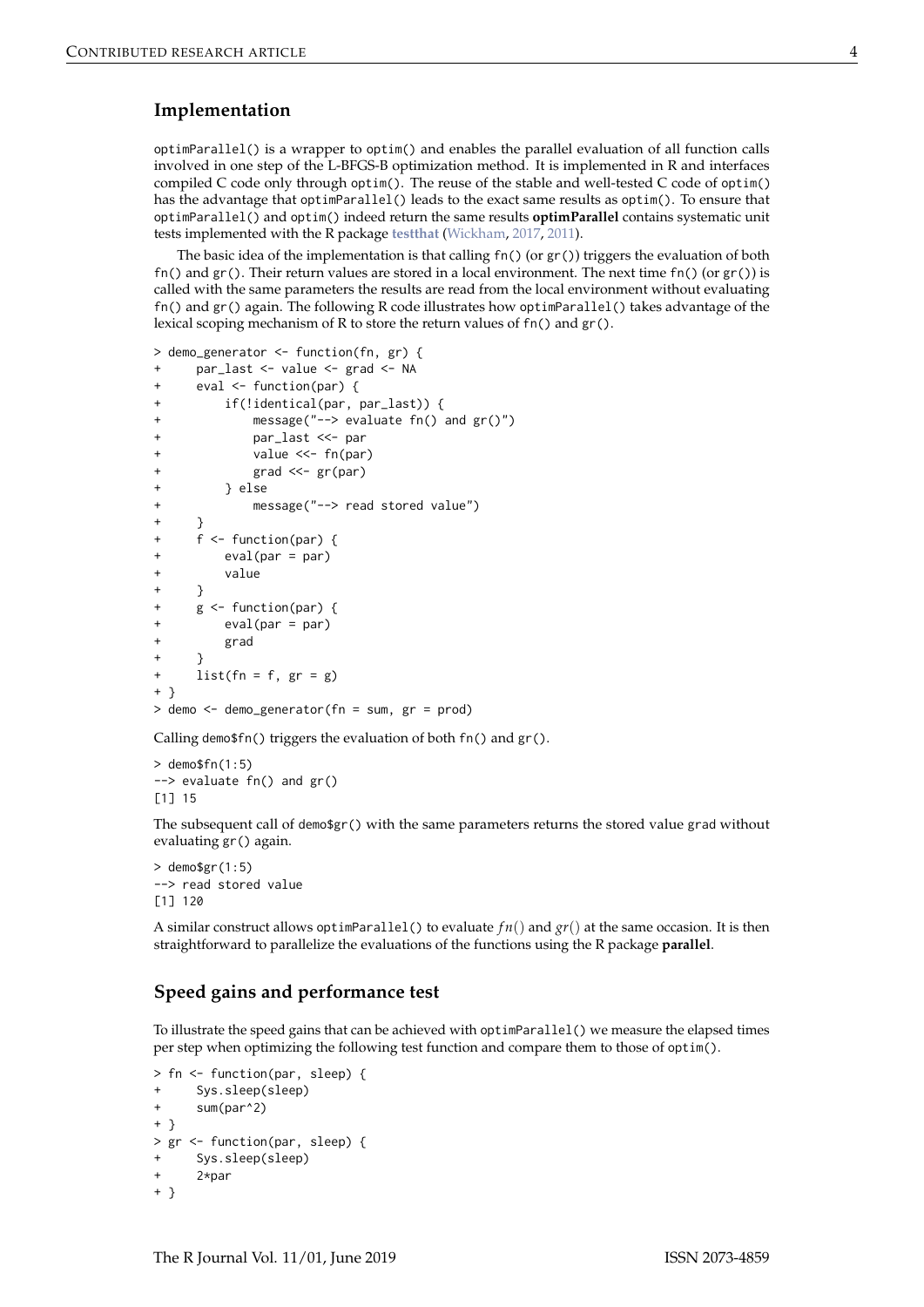<span id="page-4-1"></span><span id="page-4-0"></span>

**Figure 2:** Benchmark experiment comparing the L-BFGS-B method from optimParallel() and optim(). Plotted are the elapsed times per step (*y*-axis) and the evaluation time of  $fn()$  (*x*-axis) for  $p = 1$ , 2, and 3 using an approximate gradient and  $p = 3$  using an analytic gradient. The elapsed times of optimParallel() (solid line) are independent of *p* and the specification of an analytic gradient.

In both functions the argument par can be a numeric vector with one or more elements and the argument sleep controls the evaluation time of the functions. We measure the elapsed time per step using all combinations of  $p = 1, 2, 3$ , sleep = 0, 0.05, 0.2, 0.4, 0.6, 0.8, 1 seconds with and without analytic gradient gr(). All measurements are taken on a computer with 12 Intel Xeon E5-2640 @ 2.50GHz processors. However, because of the experimental design a maximum of 7 processors are used in parallel. We repeat each measurement 5 times using the R package **[microbenchmark](https://CRAN.R-project.org/package=microbenchmark)** [\(Mersmann et al.,](#page-5-9) [2018\)](#page-5-9). The complete R script of the benchmark experiment is contained in **optimParallel**.

The results of the benchmark experiment are summarized in Figure [2.](#page-4-0) They show that for optimParallel() the elapsed time per step is only marginally larger than  $T_{fn}$  (black circles in Fig-ure [2\)](#page-4-0). Conversely, the elapsed time for optim() is  $T_{fn} + T_{gr}$  if a gradient function is specified (violet circles) and  $(1 + 2p)T_{fn}$  if no gradient function is specified (red, green, and blue circles). Moreover, optimParallel() adds a small overhead, and hence, it is only faster than optim() for  $T_{fn}$  larger than 0.05 seconds.

The use of Sys.sleep() in this illustration is useful to characterize the implementation and its overhead. However, it does not represent a practical use case of optimParallel() and the speed gains might be less pronounced for other examples. One factor that reduces the speed of optimParallel() is the specification of large objects in its "..." argument. All those objects are copied to the running R sessions in the cluster, which increases the elapsed time. Related to that is the increased memory usage, which may slowdown the optimization when not enough memory is available.

### **Summary**

The R package **optimParallel** provides a parallel version of the L-BFGS-B optimization method of optim(). After a brief theoretical illustration of the possible speed improvement based on parallel processing, we illustrate optimParallel() by examples. The examples demonstrate that one can replace optim() by optimParallel() to execute the optimization in parallel and illustrate additional features like capturing log information and using different (approximate) gradients. Moreover, we briefly sketch the basic idea of the implementation, which is based on the lexical scoping mechanism of R. Finally, a performance test shows that using optimParallel() reduces the elapsed time to optimize computationally demanding functions significantly. For functions with evaluation times of more than 0.1 seconds we measured speed gains of about factor 2 in the case where an analytic gradient was specified and about factor  $1 + 2p$  otherwise ( $p$  is the number of parameters). Our results suggest that using optimParallel() is most beneficial when (i) the evaluation time of *f n*() is large (more than 0.1 seconds), (ii) no analytical gradient is available, and (iii) *p* or more processors as well as enough memory are available.